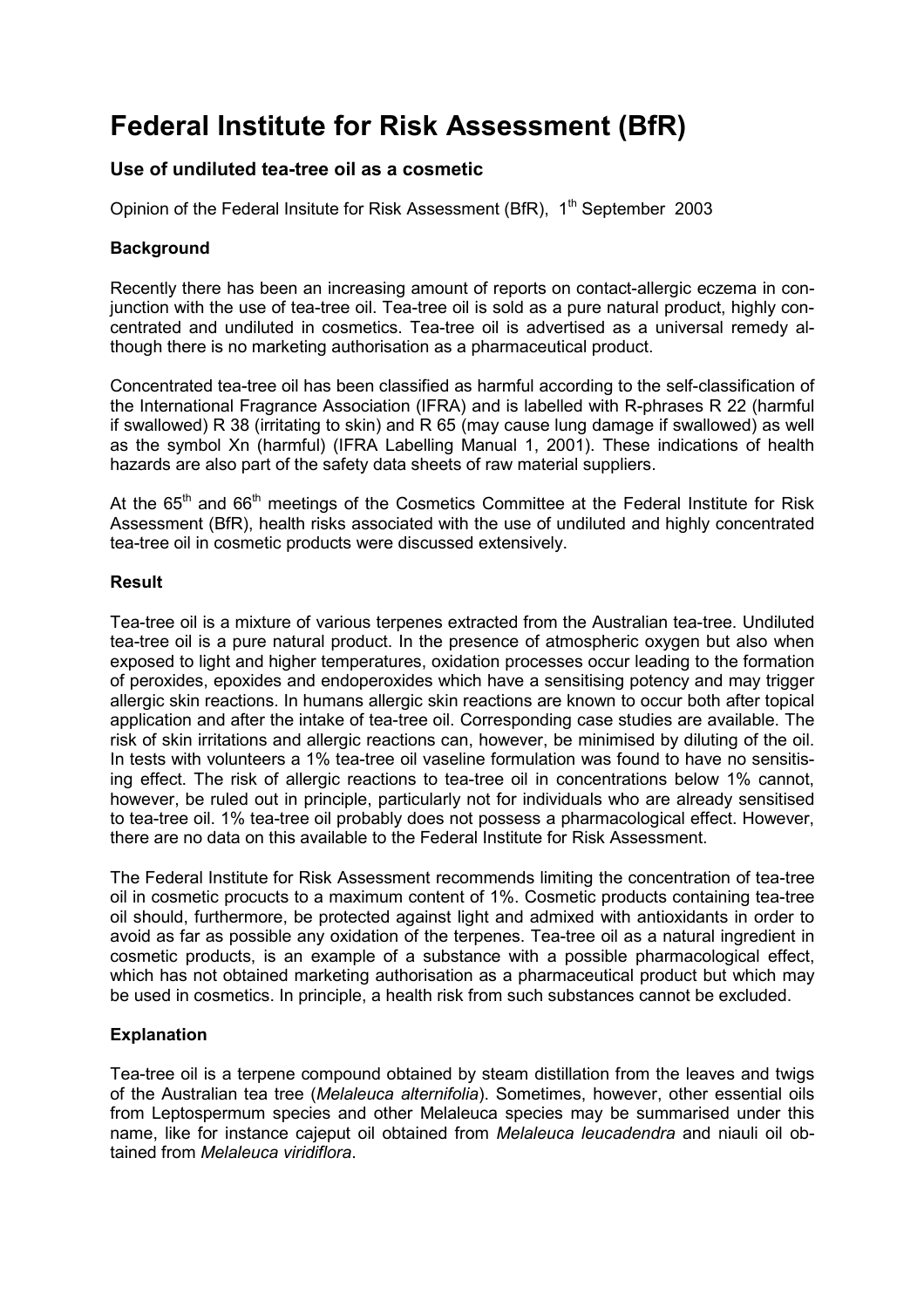Tea-tree oil from *Melaleuca alternifolia* is a mixture of various mono- and sesquiterpenes as well as from aromatic compounds. The monoterpenes terpinen-4-ol, γ-terpinene,  $α$ -terpinene, 1,8-cineol, p-cymen, α-terpineol, α-pinene, terpinolenes, limonene and sabinene account for 80-90 % of the oil. A total of more than 60 individual substances have been detected in teatree oil. The natural content of the individual terpenes in tea-tree oil may vary considerably depending on the *Melaleuca alternifolia* race used, the climate, the age of the leaves and the duration of distillation. For terpinen-4-ol concentrations measured vary between 28.6 and 57.9 %, for  $\gamma$ -terpines between 9.5 and 28.3 %, for  $\alpha$ -terpines between 4.6 and 12.8 %, for 1.8-cineol between 0.5 and 17.7 %, for p-cymen between 0.4 and 12.4 %, for  $\alpha$ -terpineol between 1.5 and 7.6 % and for limonene between 0.4 and 3.1 %. In order to regulate the quality of tea-tree oil, requirements were imposed in the Australian Standard, in the International Standard and in the German Drugs Code (DAC) with respect to the level of individual ingredients. According to the DAC a minimum level of 30 % terpinen-4-ol and a maximum level of 15% 1,8-cineol has to be maintained in tea-tree oil (DAC 1999).

The composition of tea-tree oil changes particularly in the presence of atmospheric oxygen but also when the oil is exposed to light and higher temperatures. The levels of  $\alpha$ -terpinene, γ-terpinene and terpinolene decrease whereas the level of p-cymen increases up to tenfold. Oxidation processes lead to the formation of peroxides, endoperoxides and epoxides. Limonene can undergo oxidation to carvone, limonene oxide and caveol. Terpinen-4-olperoxide and 1,2,4-trihydroxymenthane may crystallise.

Tea-tree oil is not currently subject to any constraint for the use in cosmetic products. It is sold undiluted and highly concentrated for cosmetic purposes. Furthermore, the oil is used as ingredient of skin and body care products, toothpaste, mouthwash and in bath oils as well as in products for aromatherapy.

Tea-tree oil is considered to be a universal remedy for acne, eczema, skin infections like herpes, wounds, warts, burns, insect bites and nail mycosis. Other indications mentioned are colds, sore throat and gingival infections, haemorrhoids and vaginal infections.

The antibacterial effect of tea-tree oil could be proven *in vitro*. For various bacterial strains, including skin bacteria and acne pathogens, a minimum inhibitory concentration between 0.25 % and 0.5 % was shown. An antiviral effect on tobacco mosaic virus was reported. Additionally, there are patient reports about the promotion of healing of lip blisters (*Herpes simplex* virus) and shingles (*Varizella zoster* virus).

In clinical trials the efficacy of an aqueous gel with 5% tea-tree oil was tested against acne and compared with a 5% benzoyl peroxide lotion. Like benzoyl peroxide, tea-tree oil induced a significant reduction in inflamed and non-inflamed lesions. Side effects like smarting, itching, dry skin and erythema were mentioned by 79% of patients treated with benzoyl peroxide and 44% of patients treated with tea-tree oil.

A statistically significant improvement of symptoms was found following treatment of athlete's feet with a cream containing 10% tea-tree oil. The number of negative cultures at the end of treatment was, however, comparable with the number from the placebo group.

Tea-tree oil does not have marketing authorisation as a pharmaceutical product since a positive clinical effect has not yet been proven according to valid criteria for clinical trials on the efficacy of pharmaceutical products. It can, however, be assumed that consumers use teatree oil externally and internally for therapeutic purposes.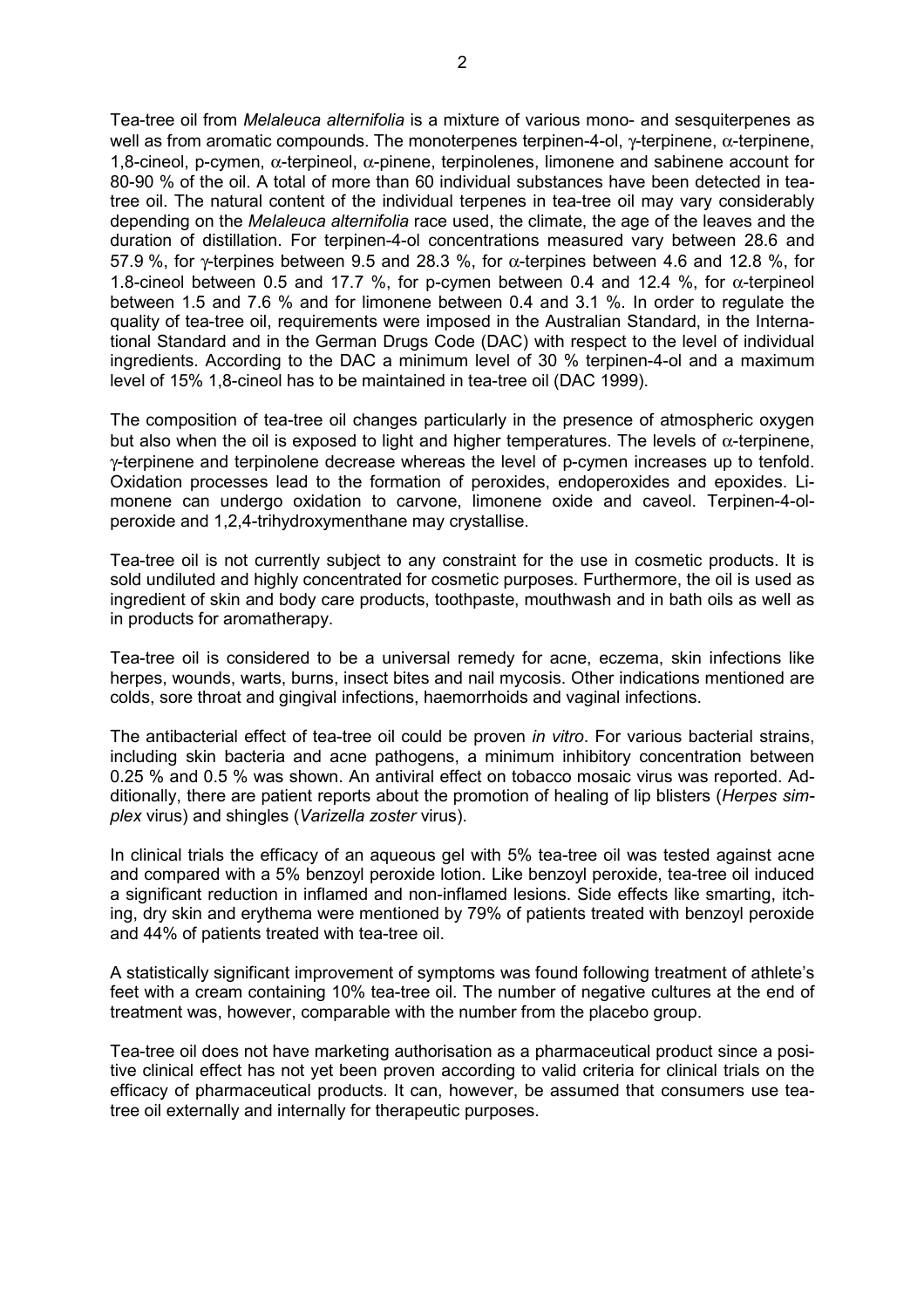## **Toxicity**

Acute toxicity data are available for tea-tree oil. The  $LD_{50}$  after oral application amounts to 1.9 to 2.6 g per kg body weight in rats depending on the strain examined. In rabbits no toxic effects could be observed after dermal application of up to 2 g per kg body weight. There are case reports of intoxication caused by tea-tree oil in humans. One patient lapsed into a coma for 12 hours after ingesting half a cup of pure tea-tree oil and suffered disturbances of consciousness for another 36 hours. 30 minutes after taking 10 ml pure tea-tree oil, a two-yearold boy had difficulties in co-ordinating his limbs and was confused. Allergic skin reactions related to tea-tree oil have also been documented. After the intake of 3 ml pure tea-tree oil, one man developed reversible skin symptoms within 24 hours involving swelling of the face, one hand and the feet. Additionally there are reports of intoxication in pets. Dogs and cats, which were given high or frequent doses of tea-tree oil on the skin showed symptoms of depression, weakness, muscle tremors, co-ordination problems and ataxia.

Pursuant to § 16 Chemicals Act the predecessor of the BfR, the former Federal Institute for Health Protection of Consumers and Veterinary Medicine (BgVV) received a total of seven intoxication notifications involving tea-tree oil between 1996 and 2002. In two infants symptoms of nausea, tiredness and vomiting appeared following the oral intake of tea-tree oil; another infant did not develop any symptoms. One adult suffered nausea, stomach pain, loss of appetite and eructation after taking tea-tree oil capsules. In three other cases allergic reactions were observed after dermal application (see below).

For tea-tree oil the Draize Index for skin irritations in rabbits was determined at 5.0. A skin irritation test in rabbits was conducted with 25% tea-tree oil in paraffin oil and the solution was repeatedly applied over 30 days to the shaved rabbit skin. Minor initial irritations declined; however, skin changes were found microscopically. In the patch test under semiocclusive conditions according to OECD 404, 12.5% and 25% tea-tree oil was not irritating, while 50% was minimally and 75% tea-tree oil was slightly irritating in rabbits; undiluted teatree oil in the patch test triggered irritations within 24 hours.

1,8-cineol and p-cymen, which are ingredients of tea-tree oil, were also examined for irritating effects: 25% 1,8-cineol in paraffin did not induce any skin irritation in the patch test under occlusive conditions over 21 days in 25 volunteers; undiluted 1,8-cineol displayed no skinirritating effect. P-cymen induced initial minor skin irritations in patch test under occlusion in volunteers (4% p-cymen in vaseline) as well as erythema, dryness and defatting of the skin (undiluted p-cymen). The application of undiluted p-cymen to intact skin showed also minor irritations in the patch test under occlusion in rabbits after 24 hours.

The skin-sensitising potential of tea-tree oil was examined in guinea pigs. The oil was applied twice intradermally and once epidermally. No sensitisation could be induced through 30% tea-tree oil two weeks after application.

In a double blind, placebo-controlled study, tea-tree oil in a 1%, 2.5%, 5% and 10% cream was applied to the healthy skin of volunteers over a period of three weeks. Only in the case of the 10% cream minor skin irritations were observed; 5 of the 28 volunteers developed minor erythema. In tolerance tests with a 5% hand and body lotion, three out of 32 volunteers reacted with itching and skin irritation. In a two-hour patch test under semi-occlusive conditions in voluntary test persons, skin irritations and erythema were observed at concentrations above 25%.

In humans there are known cases of contact allergies in conjunction with the application of tea-tree oil. Up to 1997 the Swedish authorities received notifications of 22 cases of contact allergy eczema caused by tea-tree oil. The Information Network of Dermatological Clinics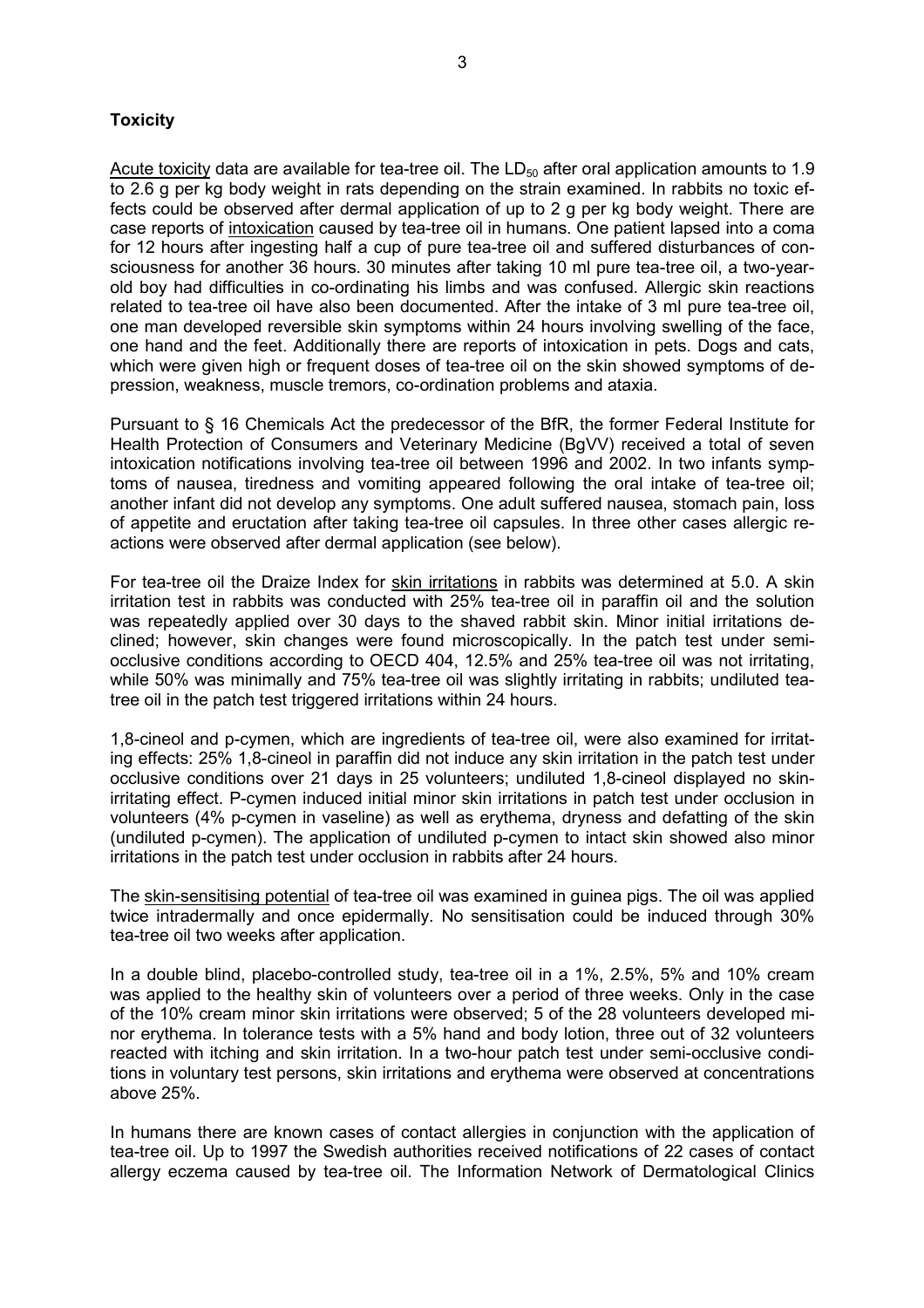(Schnuch et al. 2001) has noted an increase in allergies to turpentine oil, (also a compound of various terpenes) which is attributed to augmented use of tea-tree oil (Treudler et al. 2000). Two cases of allergic skin reactions after dermal application of tea-tree oil have been reported to BgVV within the framework of intoxication notifications as well as one case in which a shower lotion containing tea-tree oil led to skin irritation.

Tests in volunteers with various individual substances confirm that the monoterpenes  $\alpha$ terpinene,  $\alpha$ -phellandrene, ascaridol, terpinolene, d-limonene and aromadendrene are the main sensitising ingredients in tea-tree oil whereas terpinen-4-ol and  $\alpha$ -pinene showed only a slight to moderate effect and p-cymen and 1,8-cinoel a minor or no sensitising effect (Beckman & Ippen 1998, Hausen et al. 1999). Ascaridol, which has an anthelmintic effect, is formed in tea-tree oil during storage, probably through autooxidation from α-terpinen (Harkenthal et al. 1998). In ageing experiments with tea-tree oil it was shown that in particular the influence of atmospheric oxygen may increase the sensitising potential of tea-tree oil up to three-fold. Artificial ageing led to an increase in the peroxide number from 25 ppm to up to 500 ppm within six weeks. A correlation between the peroxide number and allergic skin reactions is known from other essential oils.

The skin irritating and sensitising effect of tea-tree oil can be reduced by dilution. In a closed patch test with 1% tea-tree oil in vaseline, no irritations could be observed after 48 hours in 22 test persons. However, the small number of cases does not permit any definitive statement that tea-tree oil no longer has a sensitising effect under 1%. Additionally, 1 % tea-tree oil probably does not have a pharmacological effect. However, the Federal Institute for Risk Assessment does not have any scientific data to support this.

#### **Exposure, risk characterisation and measures**

Undiluted tea-tree oil is a pure natural product and marketed as a cosmetic. Tea-tree oil does not have marketing authorisation as a pharmaceutical product. Given its description as a universal remedy, it is to be assumed that consumers undertake both a topical and systemic application of undiluted or highly concentrated tea-tree oil. Dermal application of the oil may lead to skin irritations. In particular old products or oils, which have not been stored adequately, have sensitising potential and may trigger allergic skin reactions when used repeatedly.

The Federal Institute for Risk Assessment, therefore, recommends limiting the concentration of tea-tree oil in cosmetic products to a maximum of 1%. The European Cosmetic, Toiletry and Perfumery Association (COLIPA) has published a recommendation with the same requirements for limiting of tea-tree oil in cosmetics (COLIPA 2002). Furthermore, cosmetic products containing tea-tree oil should be protected from light and admixed with antioxidants in order to largely avoid the oxidation of the terpenes. Tea-tree oil, a natural ingredient in cosmetic products, is an example for substances with a possible pharmacological effect which has not obtained marketing authorisation as a pharmaceutical product but which may be used in cosmetics. In principle, a health risk from such substances cannot be excluded.

#### **References**

Bassett IB, Pannowitz DL, Barnetson RSC, 1990 A comparative study of tea-tree oil versus benzoyl peroxide in the treatment of acne. The Medical Journal of Australia 153, 455-458

Beckmann B, Ippen H. 1998 Teebaum-Öl. Dermatosen 46, 120-124

COLIPA Recommendation No 12. 2002 Use of Tea-Tree Oil in Cosmetic Products